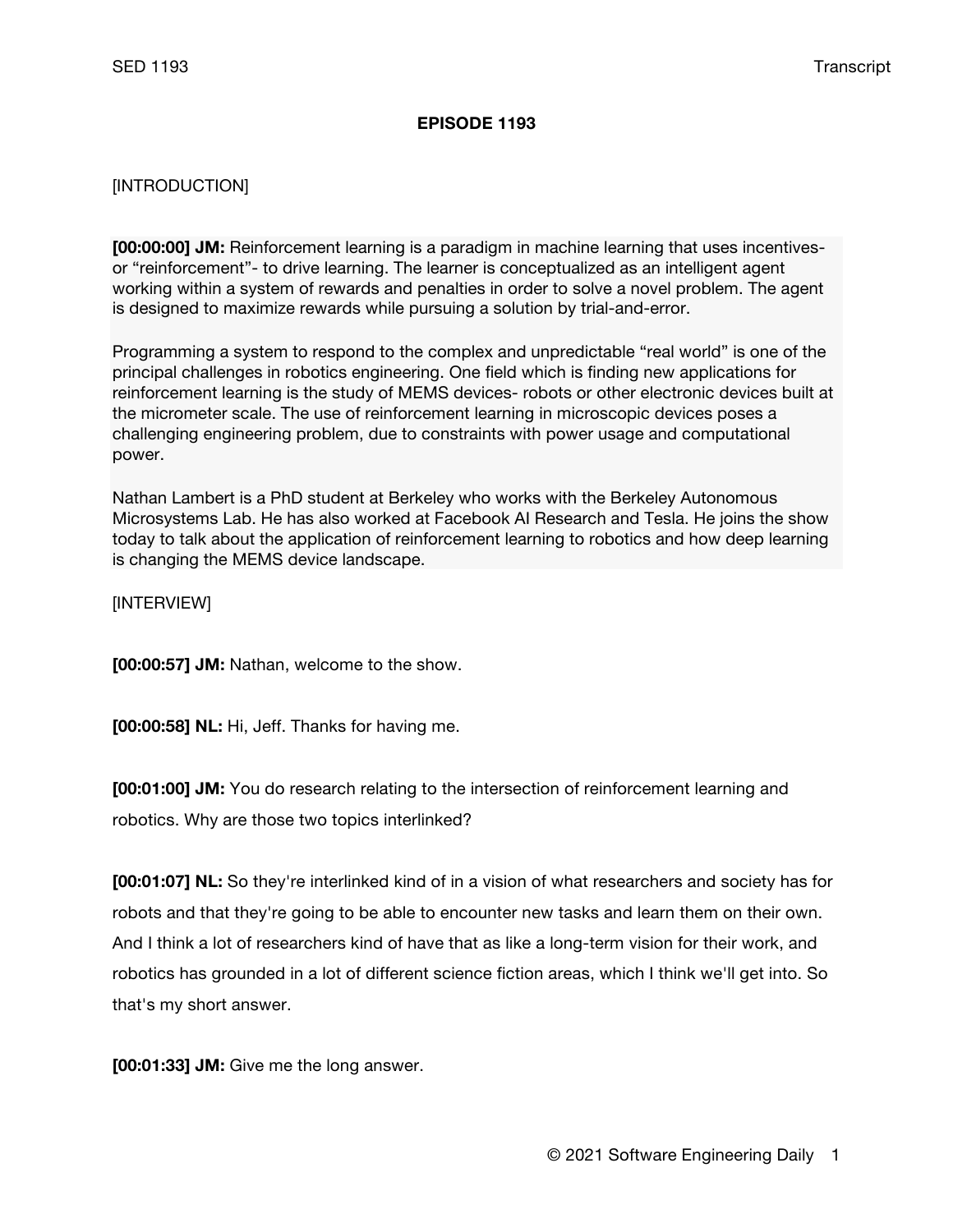SED 1193 Transcript

**[00:01:36] NL:** Let's see. Starting in reinforcement learning, reinforcement learning is encountered in so many different inside frameworks and it's grounded in our biology and like how humans work and we want our creations to be able to solve problems like we do. And robots are somewhat naive when we just give them a physical body. And what we want to do is kind of give these physical creations, the awesome powers that we have to solve new tasks that haven't been seen before. And it comes to this dream of I can have something that'll solve all the problems that I have in my day. It can be unloading the dishwasher. It can be organizing my meetings. It can be optimizing my diet and kind of having something that's there to help you with all aspects of your life both physical and on the digital side. And the definition of robot can be kind of vague in that manner.

**[00:02:32] JM:** Can you give me an example of one of the researches, the research topics or research applications that have been explored in your work.

**[00:02:42] NL:** Yeah. So my PhD, I have been working on flying robots mostly, which is one application space. I kind of wandered into it. But the idea was, specifically, can we learn to fly a new robot or something that's very well studied like a quad rotor and can we learn to fly just by applying different motor voltages, which is how fast the rotors spin on a quad rotor? Or the other work robot I work on has a fancy ion thrust mechanism, which has some cool physics behind it. And the idea is if this thing is sitting on the ground, what do we need to do to have it teach itself to fly? And the applications for this is kind of if we have a robot that can teach itself to fly, maybe it can teach itself to pick up a package and safely deliver a package. Because my vision for this is kind of in that when you have rockets carrying things to space, there's a very common problem where if your payload is shaking inside of the rocket, that'll turn off your mass balance and can have very catastrophic effects on rocket launches. But in the space of delivery drones, like we want to make sure that we're not having crashing delivery drones especially if we scale them up. So we want to be able to have a robot pick up a new payload. Learn what is different about its dynamics and be able to do simple locomotion primitives.

**[00:04:09] JM:** What's the necessary setup for such a complex research application? I mean do you need drones? Do you need a lot of computation power? Do you need a bunch of students to do some kind of testing around this? What's needed for an actual setup of this kind?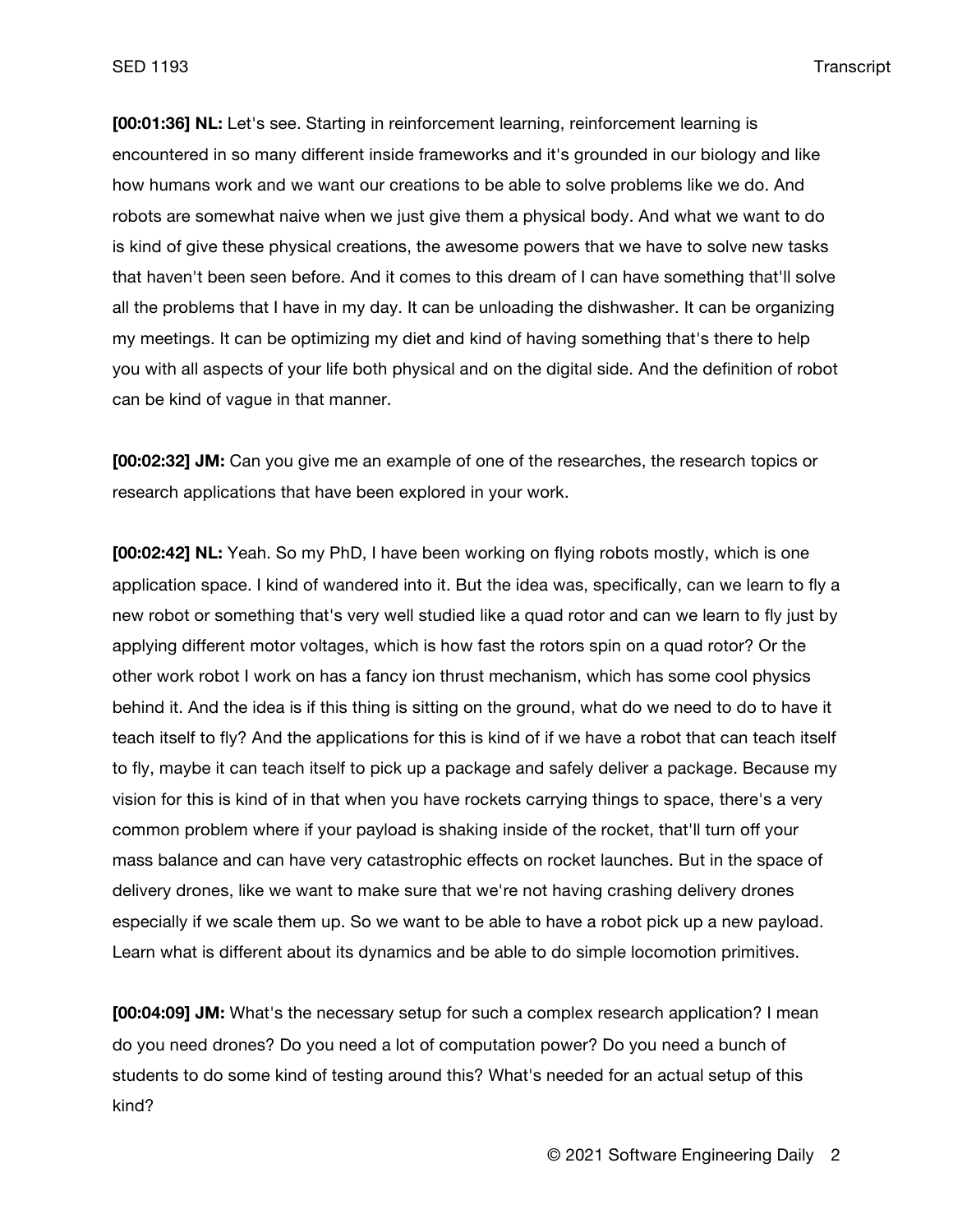**[00:04:29] NL:** Yes. So I think in grad school in kind of small labs, you touched on all the important ones. You touched on people. You touched on hardware. You touched on compute. And kind of a research vision I have, I would say I'm early on this quest, is you want to remove the need for all of those things.

So my first setup that I did, there's this paper that's a low level control of a quadcopter with reinforcement learning and we kind of used all these. We have a big computer and there's some C code infrastructure that is taking the reinforcement learning and sending it via radio to the quadcopter and then the quadcopter executes an action and sends information back. But the computer has a very fancy NVIDIA GPU in it that was donated to us and then there's also the important thing of we were breaking a lot of drones and doing this. You have to have a lot of hardware. And then there was me there that kind of supervised this. And I say supervised because there's a whole field of machine learning, which is self-supervised learning, which is like the idea that these systems can do these themselves. But the funny thing is like when learning to fly, these robots kind of discover different stability modes. So I could go into a lot of details on kind of quadcopter dynamics and what went into play there. But one of the things that it was doing was I realized that applying a lot of thrust, it makes it – So it's probably not going to crash, because if you apply a lot of thrust on a quadcopter, it's going to go straight up really fast. And we were in like a 20-foot room. So my supervision to prevent more damage was it would fly straight up. It would detect the ceiling and then it would come tumbling down and I would have to crash it. And that's not going to work without me there catching this robot.

And a lot of the experiments I talk about to colleagues with Berkeley at is like you have a robot and then you set up another robot to catch the dropped object that your robot does and put it back into place so it can do its next trial of reinforcement learning. So like kind of making these things more computationally accessible. So I don't need a GPU to do it. Maybe we can put this on board with the quadcopter. NVIDIA's been doing a lot of work on their, like Jetson Line and Jetson Nano to make these chips really small, which is what's happening in like the Skydio drones. They have really small GPUs on board to do machine learning. So I don't know. If you have – Maybe we can go into the like self-supervised learning side of things too if you want me to.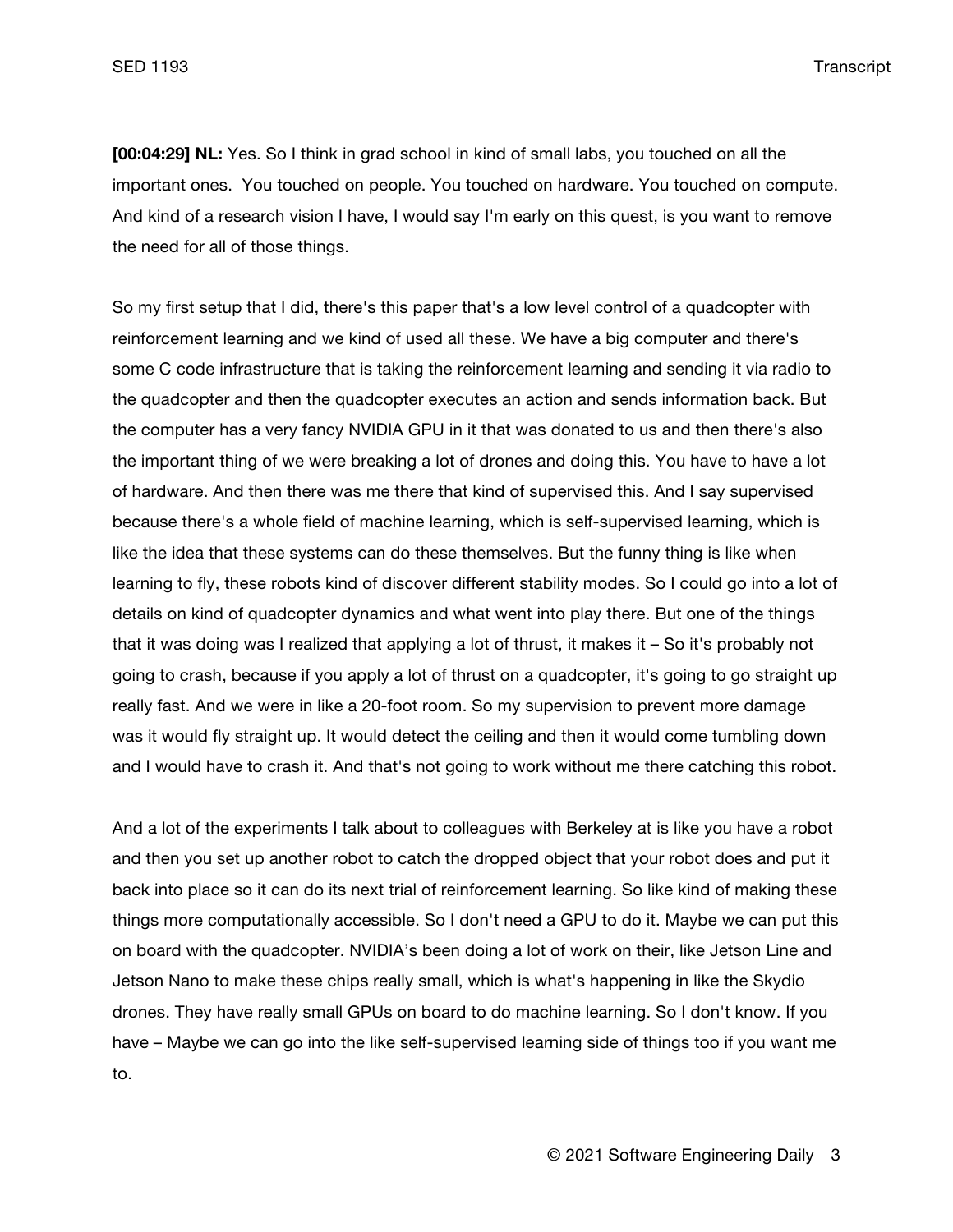SED 1193 Transcript

**[00:06:50] JM:** Yes. Let's go to the computation side of things, because it's easy to imagine the physical back and forth of a reinforcement learning loop. But tell me more about the computational side and getting the feedback mechanism digitized.

**[00:07:06] NL:** Yeah. So this is probably some of the software that I've written in my PhD that I'm proud of. So let me start at a high level of this system, and I think this generalizes to a lot of real time learning in the loop robotics, which is we have this crazy fly, which is an off-the-shelf research platform. It's very popular with researchers. It has some firmware that's open source and it has a whole radio set up. So what would be done is it would read its state. So it would be like attitude data. So something like yaw, pitch and roll, which is something you hear a lot for aerial vehicles, and then accelerometers providing a bit more information on the orientation. And then we compressed that and sent it in a radio packet and then it came back to a computer that was running the robot operating system, or ROS, and we kind of had it set up so that ROS was constantly looking for packets at a very high frequency. And then when it got a new state data packet, it would then take this code and it would interface with a trigger to a Python loop. And we had PyTorch and CUDA optimized to very quickly run the data through our like optimizer, which is the kind of the machine learning part of the problem. And I suspect we'll talk about RL, reinforcement learning, a little bit more. So that's like the very specific thing we did. And then it would compute the next action for the quadcopter, which in our case was actually a voltage. So it's a voltage for each of the motors and it would then do the inverse. So it would go in the Python loop and then to the ROS computer again, which would then send it via radio back to the quadcopter.

**[00:08:43] JM:** And tell me more about the stack of reinforcement learning tools that were sitting on the machines that were doing the computation.

**[00:08:54] NL:** Yeah. So this was pretty like low-level PyTorch. There's kind of in this loop that we were doing an iterative process. There's like a training process and then there's this runtime process. And I'm focusing on runtime now. So what we would have is I would manually load on the PyTorch model file. So it holds all the weights and biases. And before running an experiment, we would load these into the computer and into the GPU. And so what is done is essentially the state data from the quadcopter is read from the python loop. It's just read continuously. And then what happens is that state data alone gets passed to the GPU and then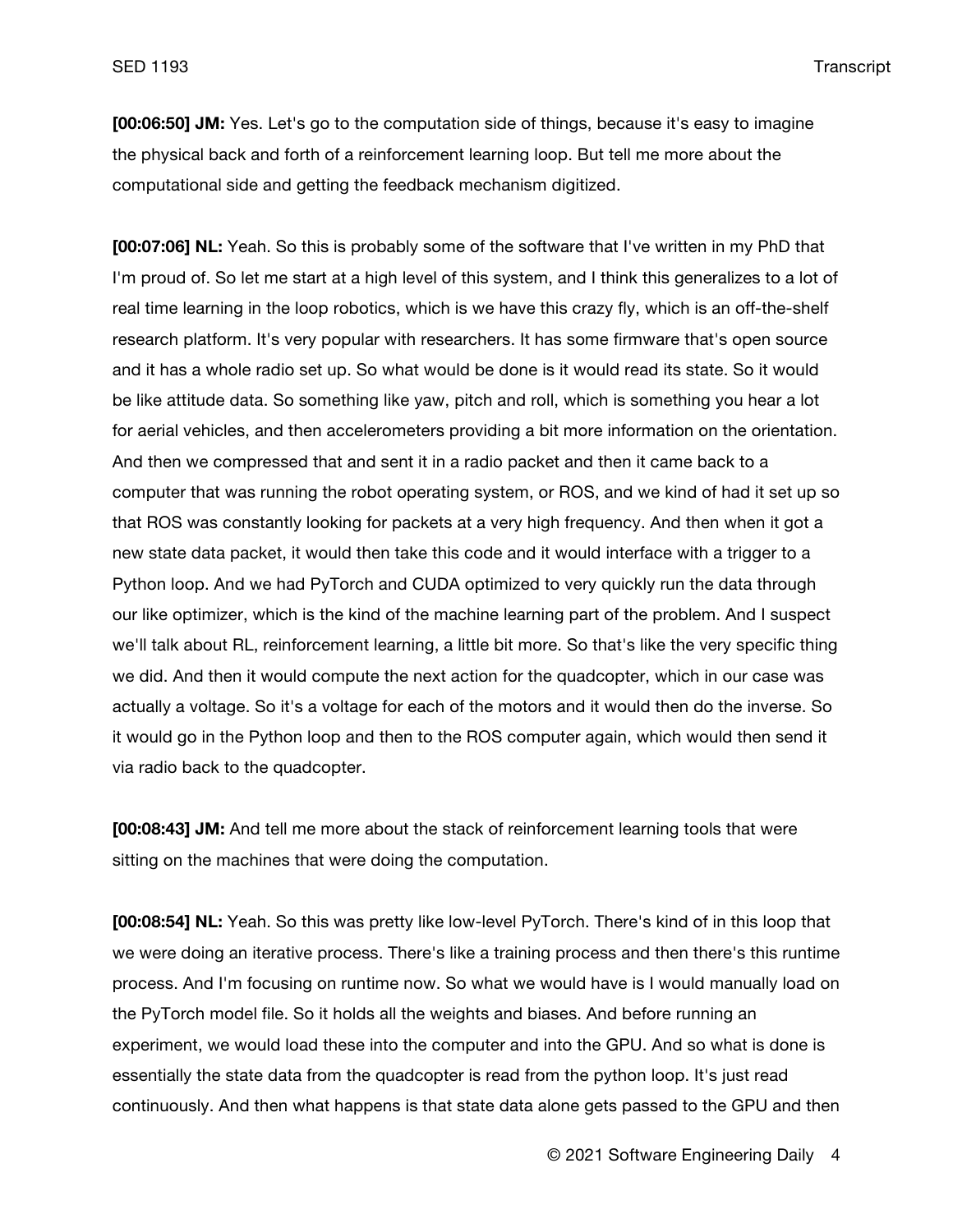the GPU does a series of parallel computations where it just does a lot of – Essentially it's trying out a bunch of actions at once to see which action would be the best and then it selects the best action and sends it back.

And some of the important software things are these kind of systems can get very CPU bottlenecked quickly. So, originally, we're trying to not define that line between CPU and GPU as clearly. And what happens is your control frequency will be heavily dropped by the CPU moving data around. So we had to only send the state to the GPU and only send an action back. Otherwise that would be the limiting factor of our control frequency, which it goes to say how impressive the GPUs are at doing a lot of parallel computations very fast, because we were stimulating about 5,000 action candidates across a time horizon of 10 or 11 steps. So each candidate in each horizon step is a forward pass through a neural network. So we're doing like 50,000 passes through a neural network, a frequency of up to 100 hertz.

**[00:10:46] JM:** And what did you learn over the course of this research project?

**[00:10:52] NL:** In regards to broadly robotics and RL or like specifically what was the like –

**[00:10:58] JM:** Both. Both broadly and how specific – And the specific application.

**[00:11:03] NL:** So I'm going to change the order and start with specific and then go into what that means. So the specific contribution of this work was showing that you can do something called low level control with model based reinforcement learning techniques. And essentially the crux of why this is interesting at the very specific end, the pointy end, is the fact that quadcopter control is passively unstable. So if you have a quadcopter in the sky, if you lag or you send one bad action, that like time where it's not updating in the correct way is very likely to cause it to crash. These things could flip over very fast. The internal controllers run at up to 500 hertz. So our controller of running – We did different experiments at 25 to 100 hertz. It was much slower. So we have to be pretty precise in our actions. But it was showing that you can use a pretty computationally intensive and purely data-driven approach to fly a quadcopter at all, was the first time that anyone had done this.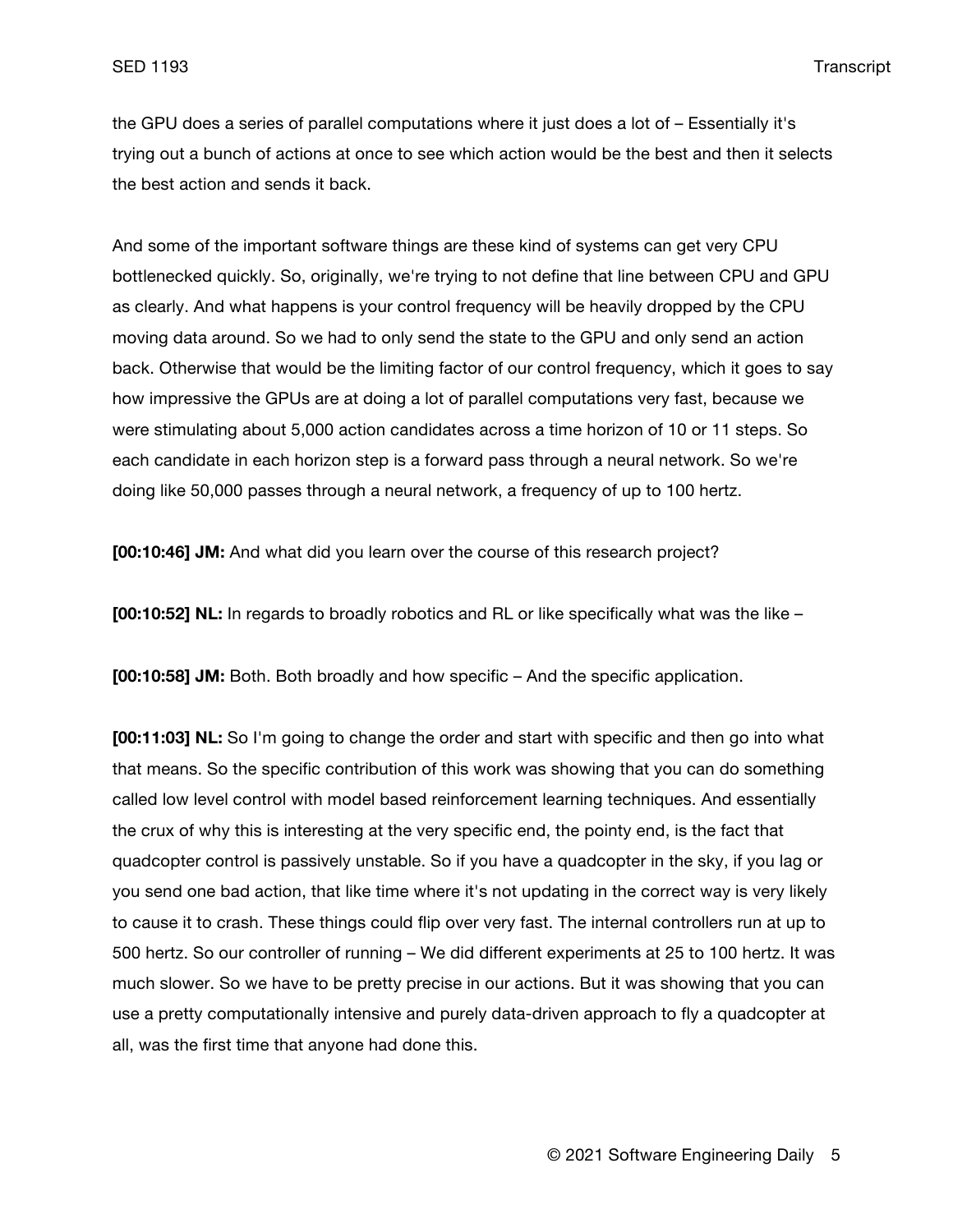And I think this is – And kind of broadening out, this is related to the idea of like locomotion and robotics. So very broadly is like if I have a new physical robot, can it learn to move through the world and interact with the world? It could be anything from like a quadruped robot. You could think like Spot from Boston Dynamics. What if they didn't have engineers to design all the precise controllers? It's like could it learn to walk in similar ways? That's what this technique could be used for.

And then also something as creative as one of my favorite like workshop papers at NeurIPS a couple years ago, this is a machine learning conference, is they some people tied motor – Connected motors and sticks together and then generated locomotion primitives just like how the stick could move around a room and like what obstacles it could get over. It's like kind of the idea of giving a physical platform the ability to move in the world in a very general way where we don't have to make any assumptions on how it can move? What the environment is? It's just creating locomotion primitives.

**[00:13:14] JM:** When you spoke to robotics experts in the industry, like did they have – What did they say back to you when you told them your research findings?

**[00:13:26] NL:** This is something I'm trying to work on and get to know more of. In writing about robotics as an industry and trying to talk to more people in industry, there's kind of like a practical versus research gap. And something I'm thinking about is like a lot of the methods that I'm researching and I'm more excited about kind of fall into the realm of science fiction. And then whether at talks or conferences, it's a lot of the like the robots are not robust or safe enough to use for different techniques.

So something I remember writing about delivery drones, and the FAA cleared delivery drones for most like residential suburban airspaces in like 2012. And the problem is, is that they're not reliable enough yet. So a lot of the research I see seems to be like a couple years ahead of what actually needs to be solved to implement these things. And I think that's not necessarily best defined as a problem. It's kind of like a mindset for research. But there's plenty of failed robotic startups because the robots like can't do the task cheap enough and with enough reliability. Obviously there's amazing use cases for where robots are becoming successful, which is like the pick and place problem is a classic one. I have colleagues at Berkeley starting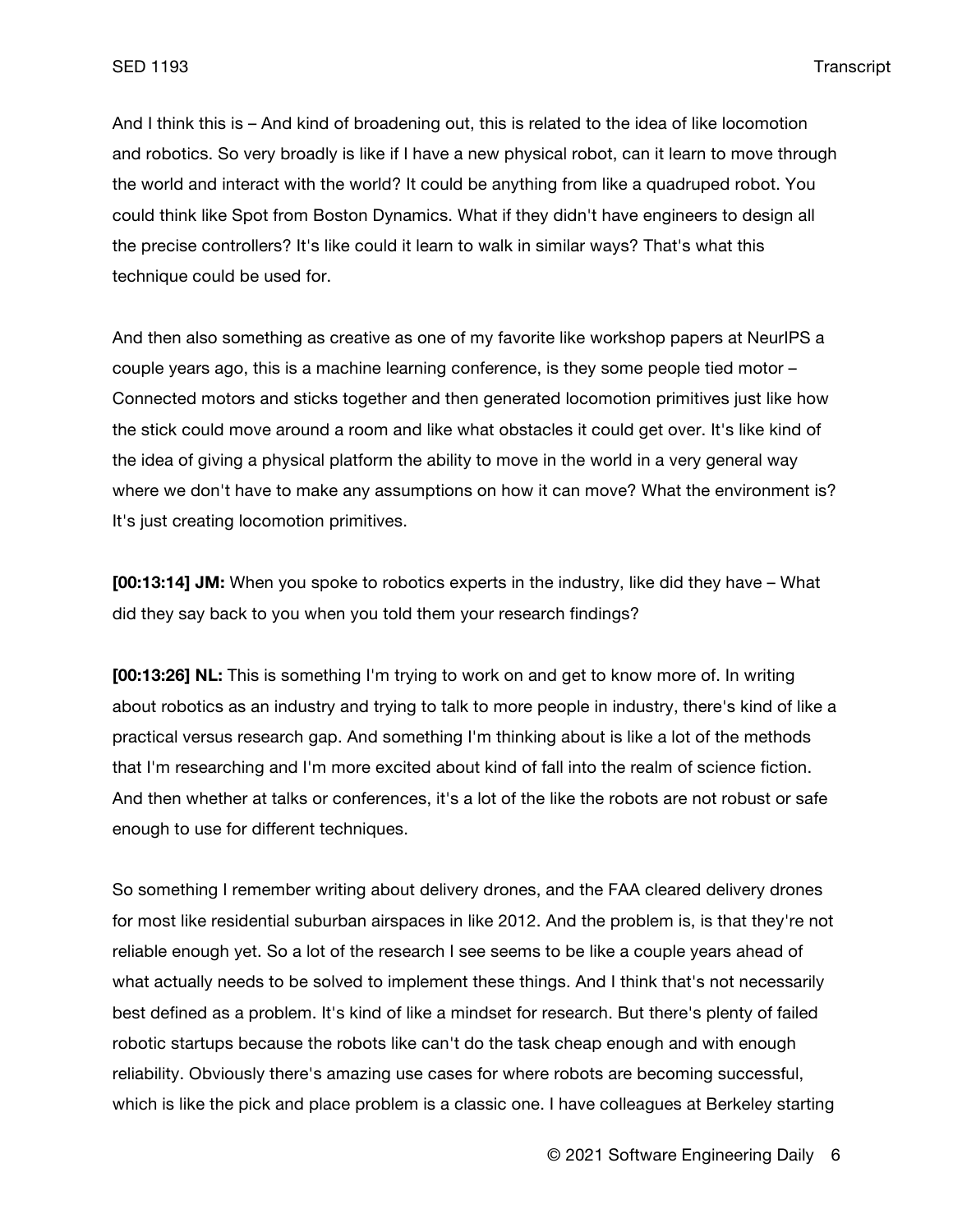a new company there and they're doing amazing things. But the broad like robot that can do any task is not good enough to be monetized. And I would say my research is trying to go towards robots, like methods that can be used for a whole bunch of different tasks.

**[00:14:57] JM:** Why is that? Why are you focused on multi-purpose robots? Why not just have the Unix philosophy applied to robots?

**[00:15:07] NL:** I would say it's because I'm more excited about it and it's easier to sell as an academic as your method is something that you want people to use. I want people to use model based reinforcement learning and I see a lot of benefits in it and I think we'll get there. But the academic mindset is very much the selling of ideas and making it as accessible as possible. But I think that that makes it so the actual translation, like the translation is used in multiple fields it's like academic to reality. It's like the translation is not really there yet for robots. And it kind of keeps me grounded in some ways. And as I plan on graduating in a couple years, that's something that I'm going to have to think strongly about, is like how do you realign the problems to make them more practical? Because impacting lives is what I would like to do. And I know a lot of colleagues were. But it's an incentive thing.

**[00:16:02] JM:** Did your work in the locomotion, the robotics locomotion research that you just discussed, did that provide an impetus for any other investigations that you've launched?

**[00:16:15] NL:** So there is a longer arc to that and it's kind of there're work that's ongoing that's kind of slowed by the whole pandemic and things like that, which is my advisor is trying to make a whole new type of robot. He's trying to make micro robots that are silicon fabricated and things like this. And the goal is – The methods that I'm investigating can be used to synthesize controllers for these robots. And we we're going to have a lot of robots and they're going to have fabrication defects and we want to be able to like easily generate controllers for them. And there's one robot called the Ionocraft, which flies with high voltage ion thrust. But it's very fragile and takes a lot of assembly time. So the goal is to use these methods to fly that robot and that's something that is still pending and kind of slowed down in recent times.

**[00:17:03] JM:** You also write a blog on some issues around robotics. Tell me about your blogging.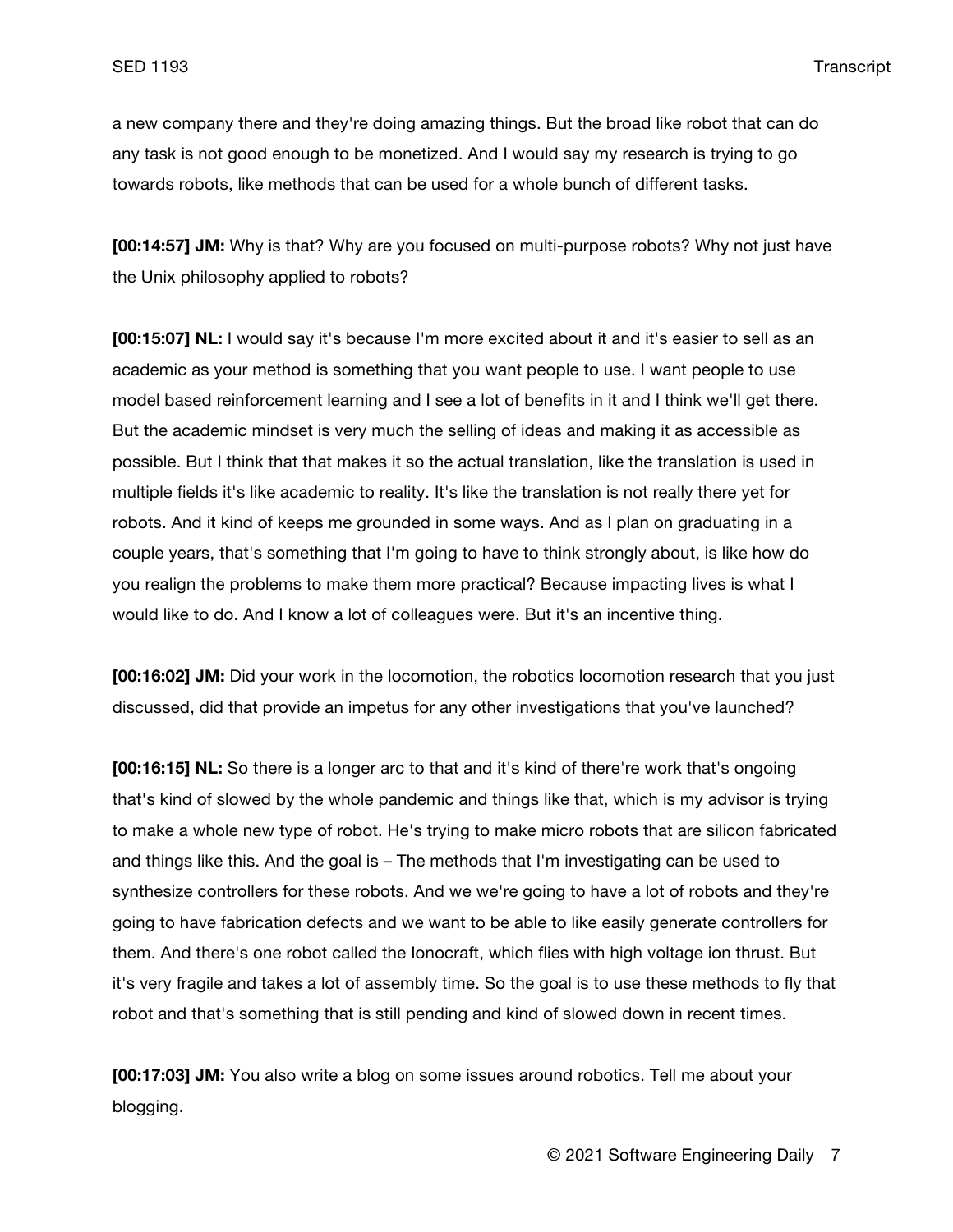**[00:17:10] NL:** So my blogging is best summarized as wanting to see how, or like wanting to help the robotics that we want to create. So kind of this vision of perpetual future of robotics that I've mentioned before is let's try to mitigate some of the issues that we're seeing in like machine learning bias and some of the more difficult to tease at issues of digital systems. So digital systems and platforms provide amazing scale. I fully expect some successful robotics companies to do that. But I think that if we're ahead of the game, we could make it so that robots are more like broadly helping people and there's not going to be – It's like the fast food chains are going to get robots first. And if all of the lower income people are interacting with only robots, I want to know like what harm is going to be done there and how to mitigate it, which is kind of how I came to the name of democratizing automation. And it started on robots, but I'm really like any digital system that interfaces with the physical world.

**[00:18:16] JM:** What's an example of something you're writing about?

**[00:18:20] NL:** So the thing that I'm currently writing, which is going to come out in late December for whenever this episode is released, is kind of making a statement with why model-based reinforcement learning, which is the subfield of reinforcement learning that has a structured dynamics model in it. So you use supervised learning to learn how the environment evolves is kind of a candidate to eliminate some of the uncertainty and reinforcement learning via like being interpretable with how the actions are selected by an agent. So we don't just have a neural network policy that is a black box computation where you give it a state so you like give it a personal ID on a news feed and then the news feed chooses your next piece of content. With model-based learning, you're going to be able to see like which pieces of content were evaluated and then hopefully get some insight into how the system is working.

And then also with the dynamics model, we're creating some structured learning of the environment. So then we could also use that to kind of create other systems, which there's a whole new field of offline reinforcement learning that's kind of coming into this. But I'm kind of trying to make a statement on like this is something that people should be learning about because the peak performance of model-based reinforced learning is converging to model free and it has some nice properties that make it a little bit more user friendly and in the terms of the engineer making it and then also the person who encounters the product.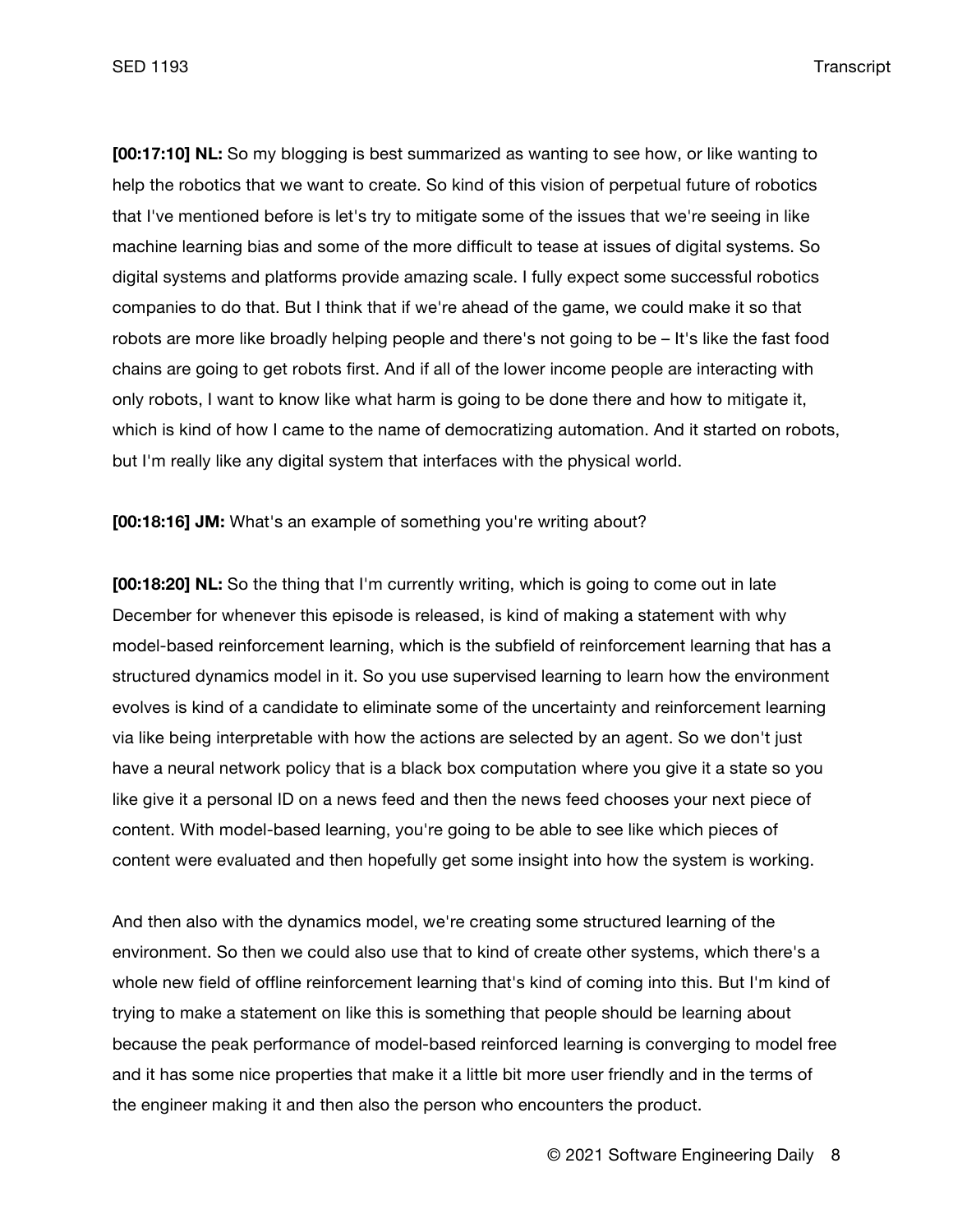SED 1193 Transcript

I can say that this is pretty related to something that I wrote about last week, which is there was a series of blog posts from Facebook AI that we're detailing what they are trying to do to mitigate hate speech and misinformation on their platforms and what they're trying to do with AI. So they tout some impressive numbers, but it's very hard to read into because the systems are – At least one of the two is an end-to-end reinforcement learning system. So it's very hard to understand what it is doing to the digital platform.

So if you're thinking about reinforcement learning, it's this framework of there's an agent. The agent interacts in the environment and it gets a reward. And in robotics, it's nice because the agent is almost always the robot and the reward function is almost always parameterized by the task. But in a digital system, it's actually not that clear, because you can think about it in different ways. Like the environment might actually be the user and the agent might actually be the news feed. But it's kind of nice to think of like the user as the agent. So you get this little backwards path which makes it harder to design and then the reward function is like advertising dollars. And it's very hard to know how that feedback loop will affect someone's mentals, like how they view the world and how they come back to the app and how they interact with their friends.

Like in the blog post, it's going into like what do they actually say that they're doing. And as a company that's just starting this initiative, it's unsurprising that they don't say very much. They point to a couple papers and then they're like, "We did pretty good at this," but it's not convincing to me. And I like to write about like why are these things not convincing and what would they have to say to do better?

**[00:21:36] JM:** Well, given that you mentioned Facebook. I'd love to know your perspective more about how the interaction between universities and industry fuels research particularly in the reinforcement learning space.

**[00:21:51] NL:** Yeah. So I would say this is something I've been starting to think about more and it's like very – I'm right in the middle of it as I have done research with Facebook. I have collaborations with them. I have an internship lined up with Google for next year. So I'm right on this border. And I'd be very happy to say that I've found a group at Berkeley, which is we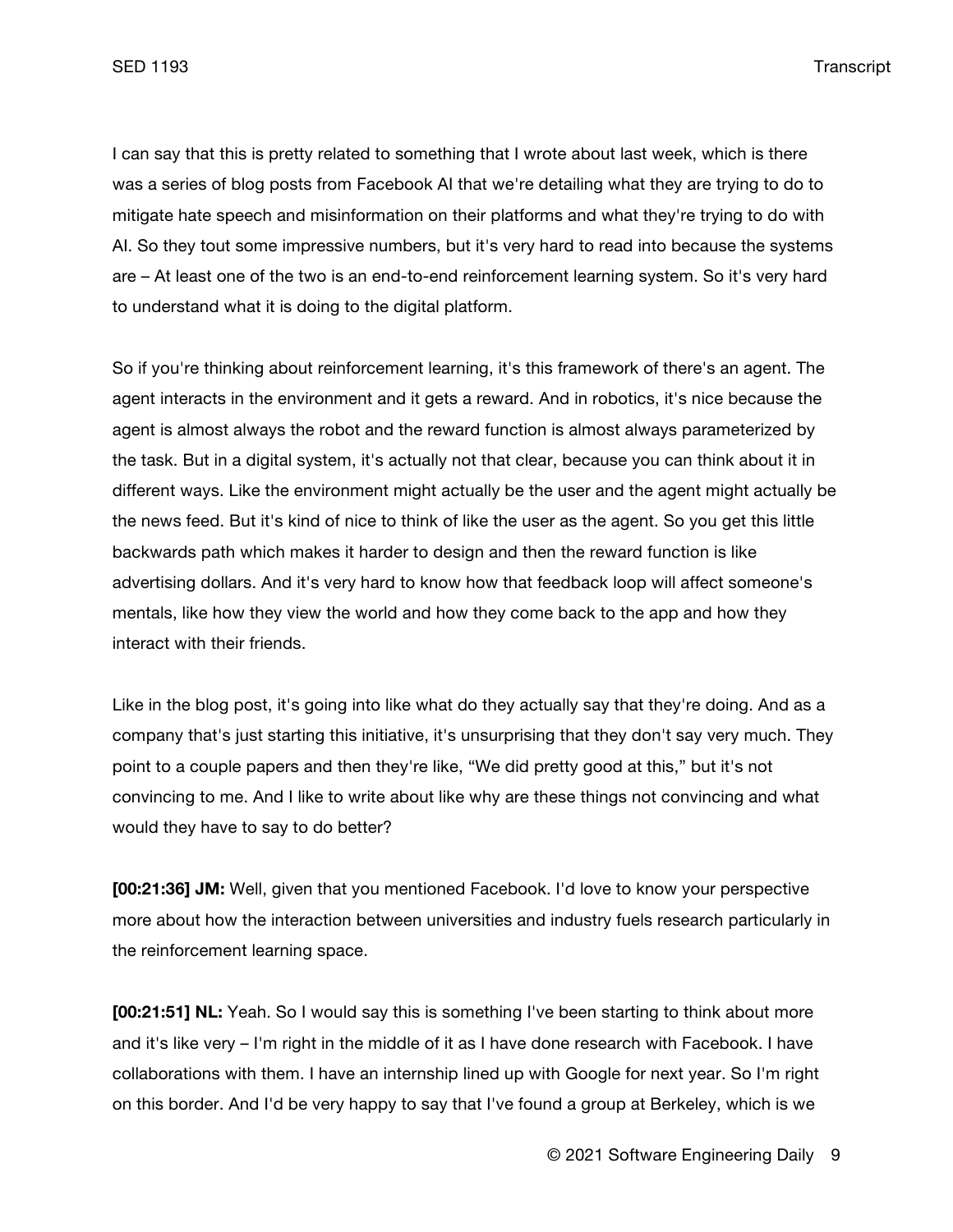call ourselves GESE, which is graduates for engaged in societal education or something similar. It's a it's a mouthful. But we have multiple grants investigating kind of the political economy of RL, in reinforcement learning. And for the current state of the like interpretable and safe reinforcement learning area is somewhat fraught, because a lot of the research – Like what would be more like "independent research think tank orgs" are actually funded by industry as well. So I'm not going to name any, but I know I've talked to people that do research at these public think tanks that are trying to create beneficial AI. And there is the whole – Generally, this is grounded in the firing of Timnit Gebru, which I think brought up some underlying issues.

And putting aside that specific incident, it's like the people that I know that work at these partnerships are concerned about what they can say because their funding comes from industry, yet they are trying to be independent. And there's always going to be difficulty there. So there are ideas like what if the big tech companies bankroll, like donate a lot of money to create new institutions. And it's to the point where it's like even if they give enough money for certain number of years of runway, there're still these implicit ties. And the companies are the only ones that have the scale and investment to really do anything without a national push. It's an incentives problem and the scale can be quickly scary. Please give me a point to continue on, because I have a lot on my mind.

## **[00:23:51] JM:** Well, sure. I don't even know the firing of who?

**[00:23:56] NL:** So, Timnit Gebru, she's a great researcher in the space of AI Ethics and she pioneered a lot of work there. She's also been pioneering a lot of work for inclusion of indifferent affinity groups in the AI community. So the AI community is and historically been extremely challenging to underrepresented groups, which is something that I am troubled by. Like I have a permanent email on my website. If you're underrepresented, please email me if you want to try to work with people, work with me or people I know. And it's like I feel like a minority even doing that. And it's hard because there's so few people and there's getting a side of the whole diversity inclusion problem.

So Timnit was a lead of the AI Ethics research group at Google. So Google, in interest of their PR, which has now blown up a little bit, it had this large functioning ethics group which was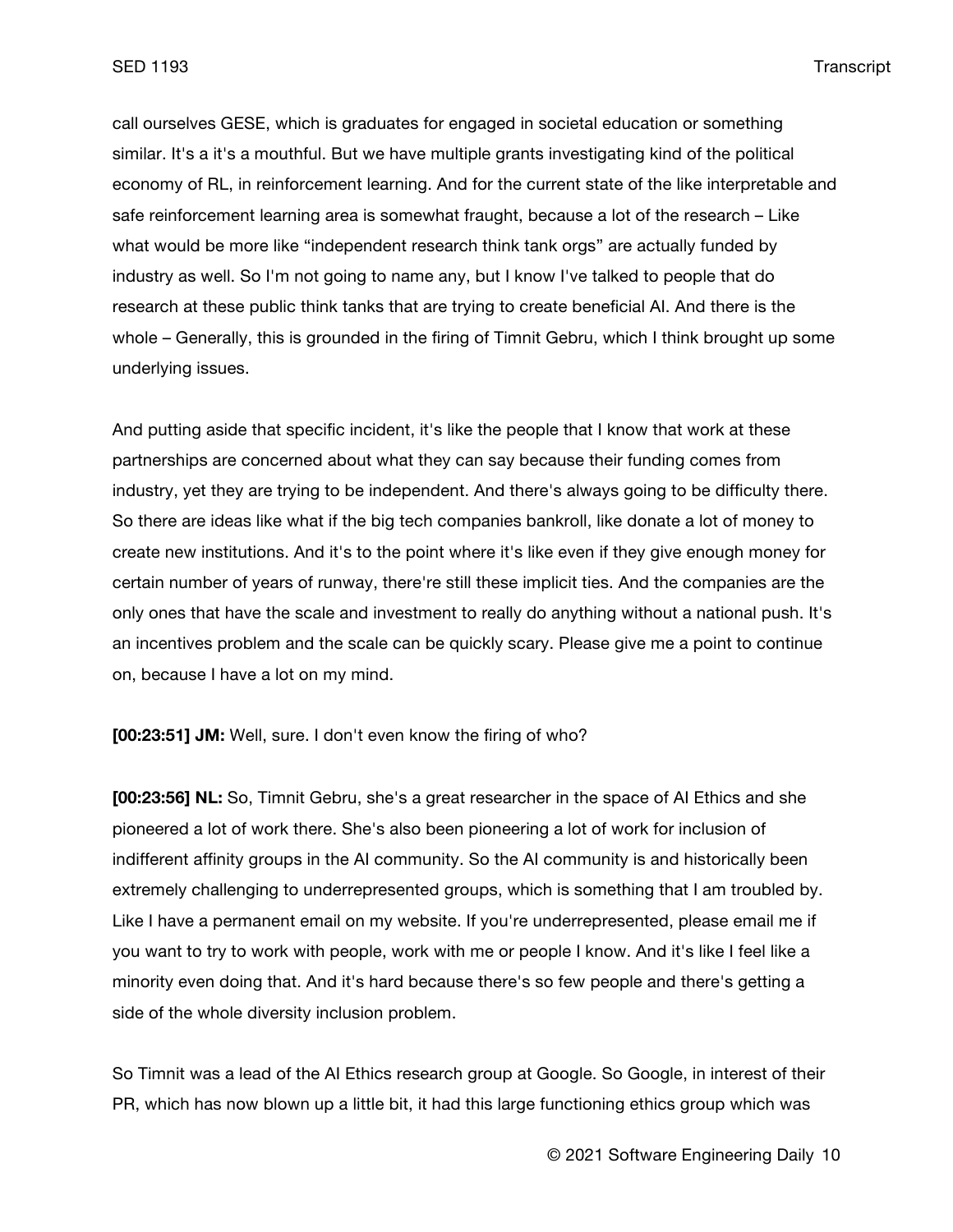doing a lot of the pioneering work in the field and especially from the industry side. I am aware of Google AI had a lot of work and they're restructuring now. Microsoft Research has a big group as well on the ethical or transparent AI and they've been publishing a lot too. And it's kind of this problem of what happened was that they were submitting a new paper for internal review. And that paper got flagged and then Timnit had a series of demands that were not met, which culminated in her being fired is kind of the way that it is viewed now. It's not complete information as of yet. But with her firing, it raised the question of who can investigate ethical AI systems? And if the companies are the ones funding it, there is a problem that they eventually will draw the line when the research would affect their bottom line.

So the general view is that the paper that was in internal review was commenting on large language models, which months earlier Google released a statement saying that large language models on the new attention-based transformer architectures are used in every Google search. So it was commenting on the potential downsides of bias and energy usage in these large language models, which are now core to Google products.

And somewhere along the line, Google drew the line saying, "I don't know if we want to publish this exactly as it's worded." And that restriction of academic freedom especially from people that are looking for the best interest of society becomes quickly scary, because this sounds pretty minor, but we might not have even heard of it if there was larger ethical concerns being raised and the private company has a lot of power to kind of quiet these concerns.

I mean, personally, I'm very concerned about it, because I want to apply to jobs at the border of industry and academia. And if I'm working on re enforcement learning and trying to say like, "This is how reinforcement learning may affect people." There may be companies that don't want to take me on or let me freely speak my work because I'm saying that reinforcement learning or machine learning techniques they're using may have harm on individuals in ways that are hard to measure. And I think being able to speak freely is what we as academics and people are passionate about these problems want as like ground zero of a job offer. That is the point, is to advance and educate the common – Is to advance the science and educate the public and make sure these things benefit society.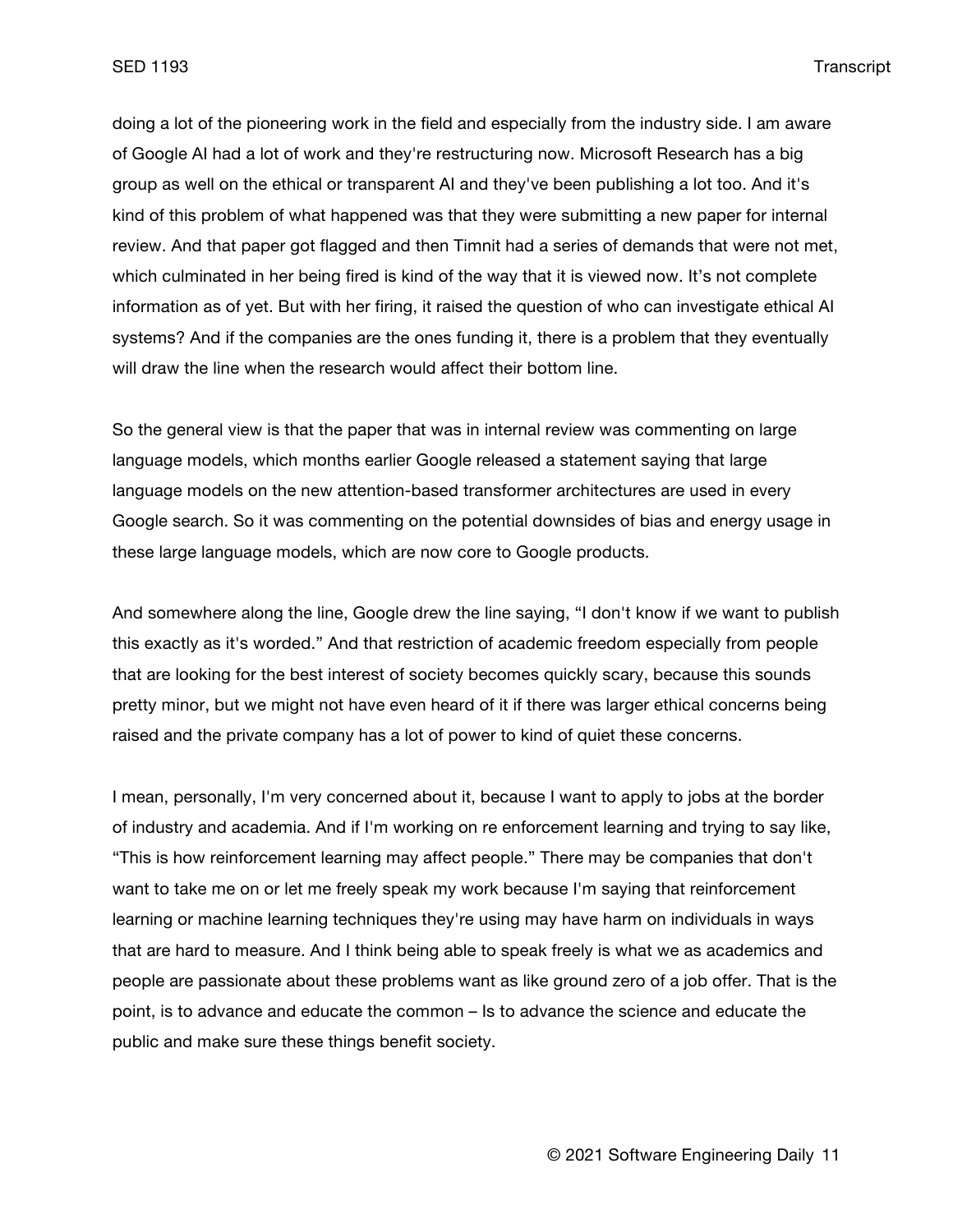**[00:27:35] JM:** Yeah. What is the correct mechanism for disclosing some kind of discovery of a negative usage? I mean I think what's tough is a lot of these technologies, you may be able to reveal something negative about it, but that's not even actionable. Like what kind of disclosure would be actionable?

**[00:27:58] NL:** Yeah. Interestingly enough, most of the dialogue I've heard on the space is kind of going on Twitter in an ad hoc way between like various machine learning researchers. And we can talk about a couple of the ideas that I have heard of recently and I think are compelling in different ways. And they tease at the problem in different ways. One of them is starting with like an AI system whistleblower protection type thing, which is I use the term whistleblower intentionally, which is to say if you see something suspicious at your company, there are specific protections for people to be able to document these and send them out privately, which would get the documentation done. It doesn't necessarily mean that a fix would be done. And there's other things, like there are some members of congress that are talking about algorithmic fairness techniques and setting up regulation that I mean I wish it could be worked towards. I don't expect it to be passed anytime soon, is like regulation to call for like certain reporting structures and documenting what data is used and what, so to say, actions are used by the systems.

And a third thing that I think would potentially help remove some of the risks of industry academic ethical research kind of about that trio is a national computation setup where – So part of the reason that industry labs have such draw is because they have way more access to computation and they have access to research engineers that help people pursue their goals, is if the United States or some other group joined together to create a large academic compute structure where academics now no longer have to go to industry to be able to run the same experiments.

So at NeurIPS, which is the biggest machine learning conference this year, the best paper award, which is extremely prestigious, helps people's careers a lot, was awarded to GPT3, which was from Open AI. And the training cost of that was 4.6 million dollars. So that trading cost for one model is well above the cost of running many academic research labs. So that disparity is something where a national research computation center could help rebalance the space, so to say.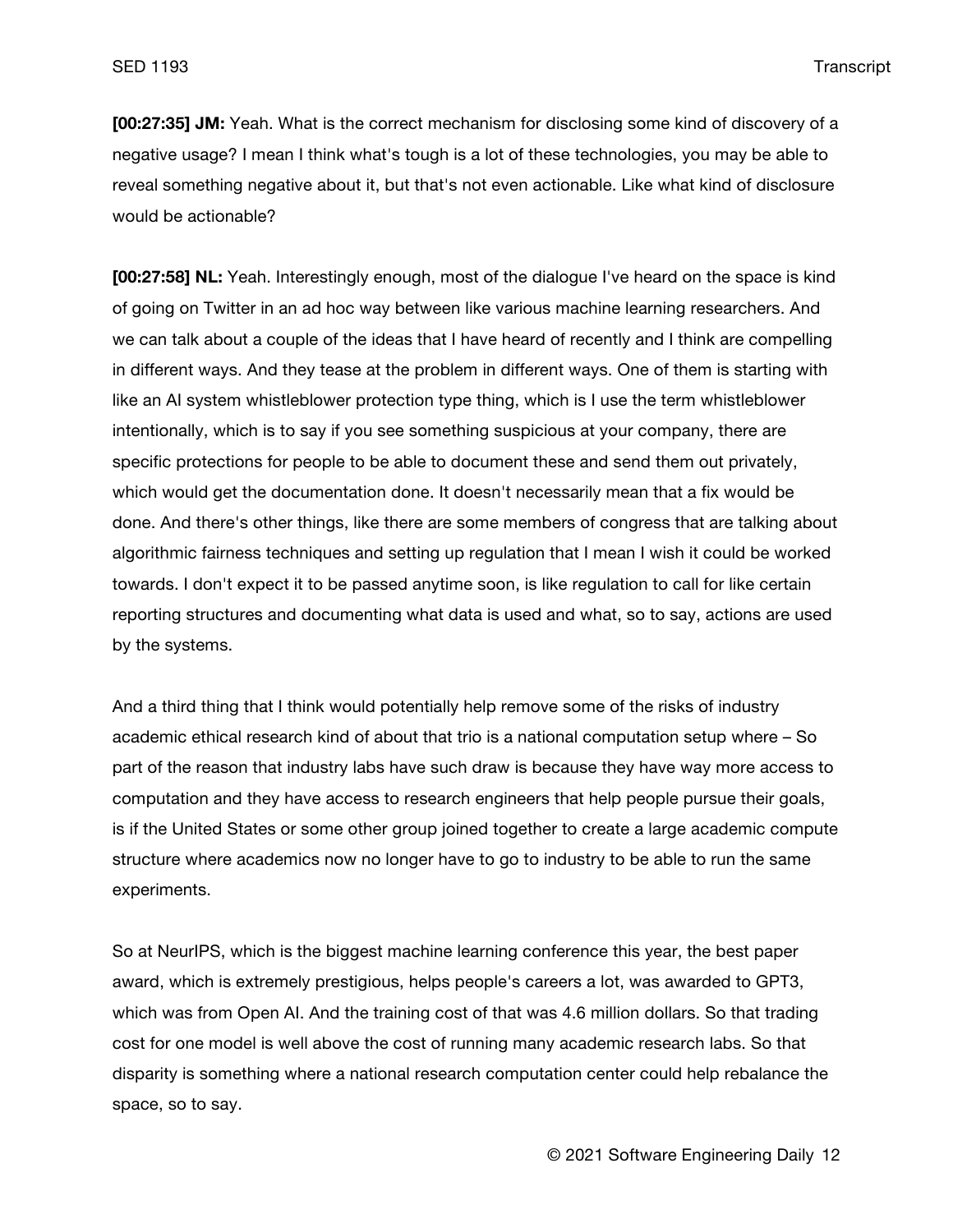Yeah, I think I could tie this back to reinforced learning a bit to try to share some takeaways from earlier conversations on like why reinforcement learning, which is not used in a ton of products yet. So most big companies aren't using reinforcement learning yet. But why it is potentially dangerous and why I'm thinking about it and kind of how this would relate to some of the policy questions and some of the scares of like industry relations is.

So reinforcing learning, I've talked about like agents and environments and it's kind of unclear. And what's something that we're trying to work on is say like what makes certain problem scenarios more appealing to reinforcement learning and what makes them more risky at a societal level of harm and an individual level of harm? So you kind of have these three axes which are like will reinforcement learning work? Are there unknown wide scale risks and are there unknown small scale risks? And it's kind of like you can think of it like an axes, and once you get into certain areas of this space, you probably want to have stricter regulation on these systems.

So something like the power grid is a canonical example of where reinforcement learning actually has been used on certain scales and works very well. So like famously Google's data centers have their cooling systems optimized with reinforced learning. And why this works well is because we have a very good physical understanding of what is happening. We have like the laws for electro dynamics, and those go into how these cooling systems work and the power flow. And essentially when the reinforced learning system says to do something that is completely unphysical and impossible, the classical systems can take over and stop the reinforcement learning from doing harm. And in that case, the harm would be a higher electric bill or a short temporary outage of a digital service. That's not too hard. Or that's not too hard to wrap your head around just being okay.

But on another end of the spectrum might be using reinforced learning to learn to drive a car. And eventually this car may try to go onto the highway. And we don't know how humans interact with cars very well. It's hard to model. There're whole fields of that in human robot interaction. And like if the reinforcement learning car is to mess up, there could be very immediate, very high harm to both the person in the car and any bystander. And that is something that might want to be limited, is we have no real way of guaranteeing it, but there's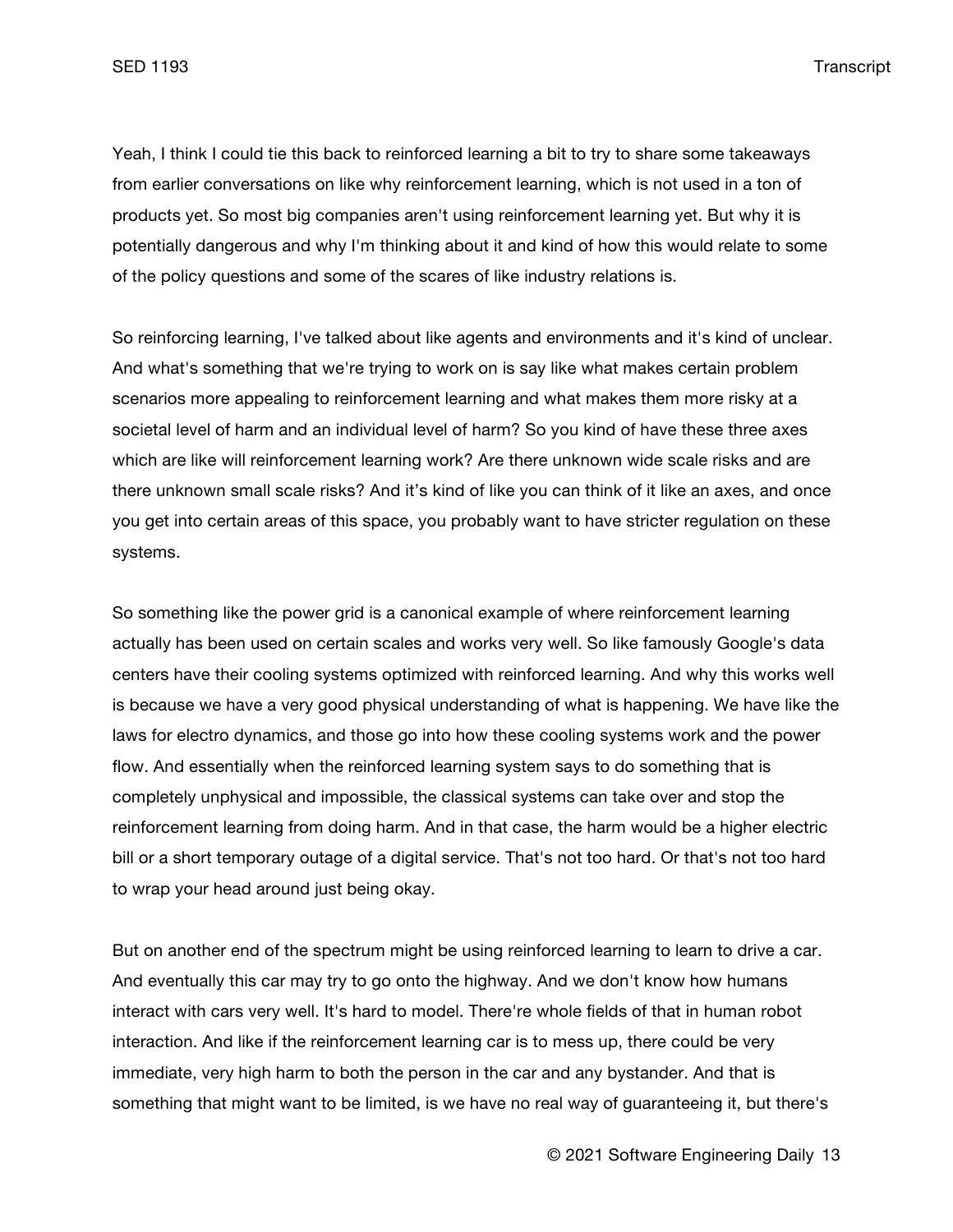a practical idea that reinforcement learning could be used because it's a general framework that can be used to solve a lot of hard problems. And therefore I might not want to use it in that case. And having conversations like this and writing these ideas down I think is going to be very important to kind of how the national like understanding and mood towards these systems progresses.

**[00:33:16] JM:** Given that you mentioned GPT3. Let's zoom in on GPT3 for a moment. Do you see any potential applications of GPT3 as dangerous?

**[00:33:30] NL:** In the way of physical harm, less dangerous there. But the way it could become to physical harm is generally through mental harm, which I could see. And generally the idea – And this is an interesting example again. Like Microsoft invested a lot of money in this and the idea could be that they're using it for their products. And most of the flags raised at GPT3 was that it was trained on a dataset that was not representative of how these companies would like to view the world. It was trained on a Reddit corpus, which if anyone has been on Reddit, there's very clearly a different way of speaking and it sometimes can be interesting and not appealing. But the model therefore reflects those patterns. And the machine learning model, fundamentally, they pick up on patterns. And one of the ways that I've heard it described is GPT3 is very good at rearranging words and it can do interesting things when you like give it a prior of a code snippet, it can rearrange code into almost functioning like frontend code, and it can do amazing things. And I think in specific use cases it will be very useful for generating content that is repetitive or in things like video games where the story is recreated every time you log in. That stuff is fantastic and there's lower risk. But if it is interfacing with users in a more crucial environment where a user is interfacing with like a medical doctor and the text is generated by GPT3 for the chatbot that interfaces their reality with the real person doctor. That mediary could be harmful.

And just by subtle biases and kind of accumulated harm that people could pick up by repeatedly using these systems, the word micro-aggression is a terrible term, because even one "micro-aggression" can very heavily change people's lives and views of the world. And especially accumulating similar things can have a very drastic effect on people's mindset. And that's kind of like it depends on how they license this digital product and they are trying to make it a product, which means that it's going to go out into a world somehow.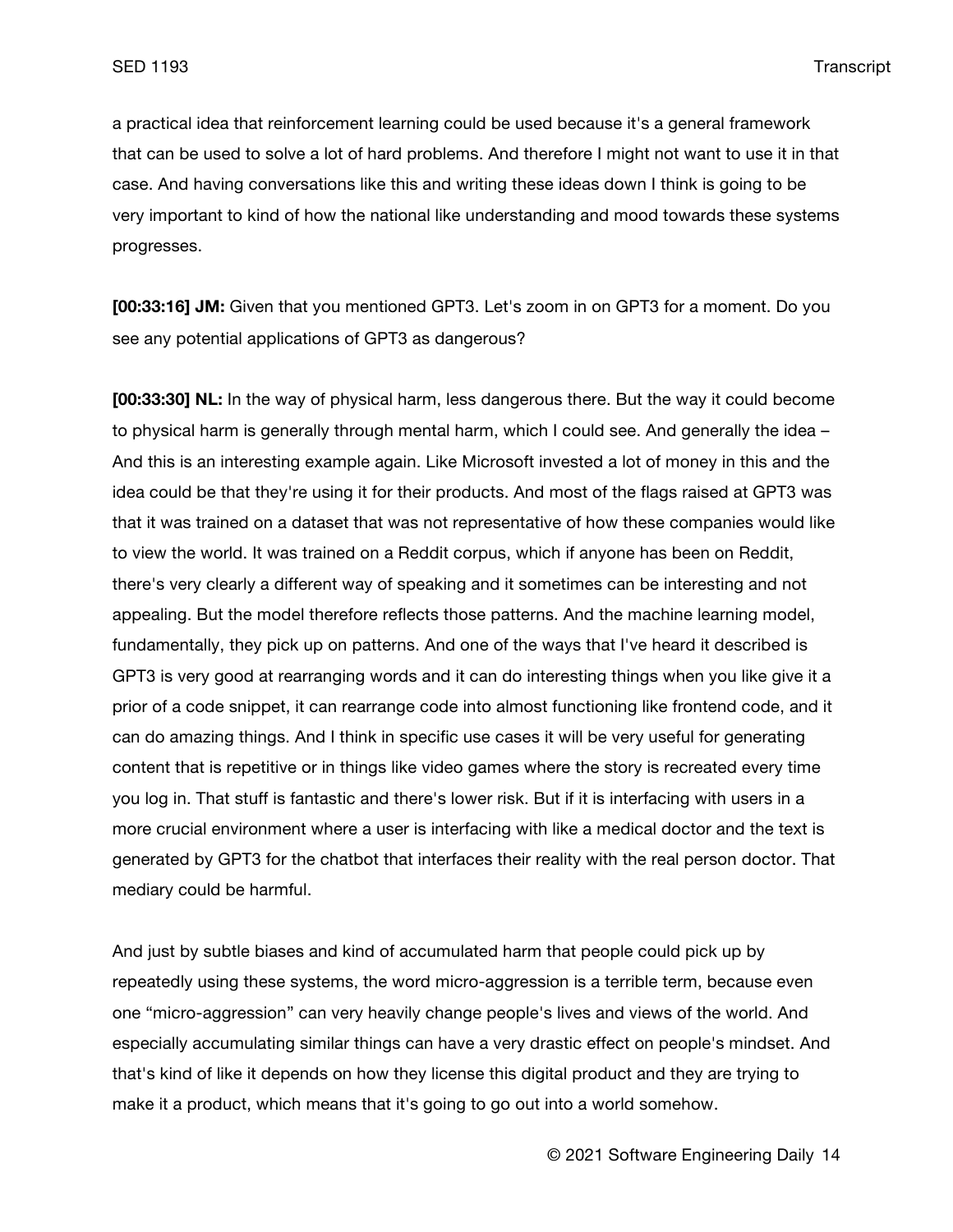**[00:35:49] JM:** Let's return to the subject of robotics and reinforcement learning. Where are we at with consumer applications of robotics? Like I saw there's a pretty exciting product from Amazon recently that I think highlights where we're at. There's like a product that it's like a ring security robot. Like basically it's a robot with a video camera that flies through your house. I think that's a pretty cool application.

You can imagine the end state of this is I think where you have like a robot that kind of flies around with you all day and maybe is sort of like a Google Home with wings attached or with a quadcopter attached. I can imagine it being pretty useful to just have like a little familiar that flies around with you that you can talk to all day. Do you have any perspective on where we are at with physical applications of robotics?

**[00:36:43] NL:** Yeah. So I kind of ask myself this a lot, and I like the Amazon ring example that you brought up. I actually think that's a great use case because it's fairly limited and I think it's going to do its job. Anyone that's heard a drone take off indoors is going to be – They're very loud. They're very scary. And I think that like the right digital protections can be put in place where it actually physically turns itself off when it's not flying. So people like to joke about these things listening to them in their house and I really don't think any of these companies listen to people through their smart speakers. They can get the information they need by looking at what people click on and the invasion of privacy would be a huge PR blob. So it's like I think that's a good product. I personally don't think I would like having drones following people around just because of the kind of restructuring of the airspace and the restructuring of like what going outside would mean.

But I think it's – Like I go back to the Roomba. The Roomba from iRobot, which is the robotic vacuum, is probably the most successful consumer robot to date. And it's a low enough price point. It does what is expected of it, and it's kind of fun at that. And that like trio is what I think makes robotic products very exciting. It does what you want of it. It's cheap enough and it's exciting. Like that's what makes robots fun. Like the smart speakers, they aren't very exciting, but they're cheap and they do something. And I kind of see a next generation of robots being like smart speakers, but also like simple and able to move around, because there's kind of this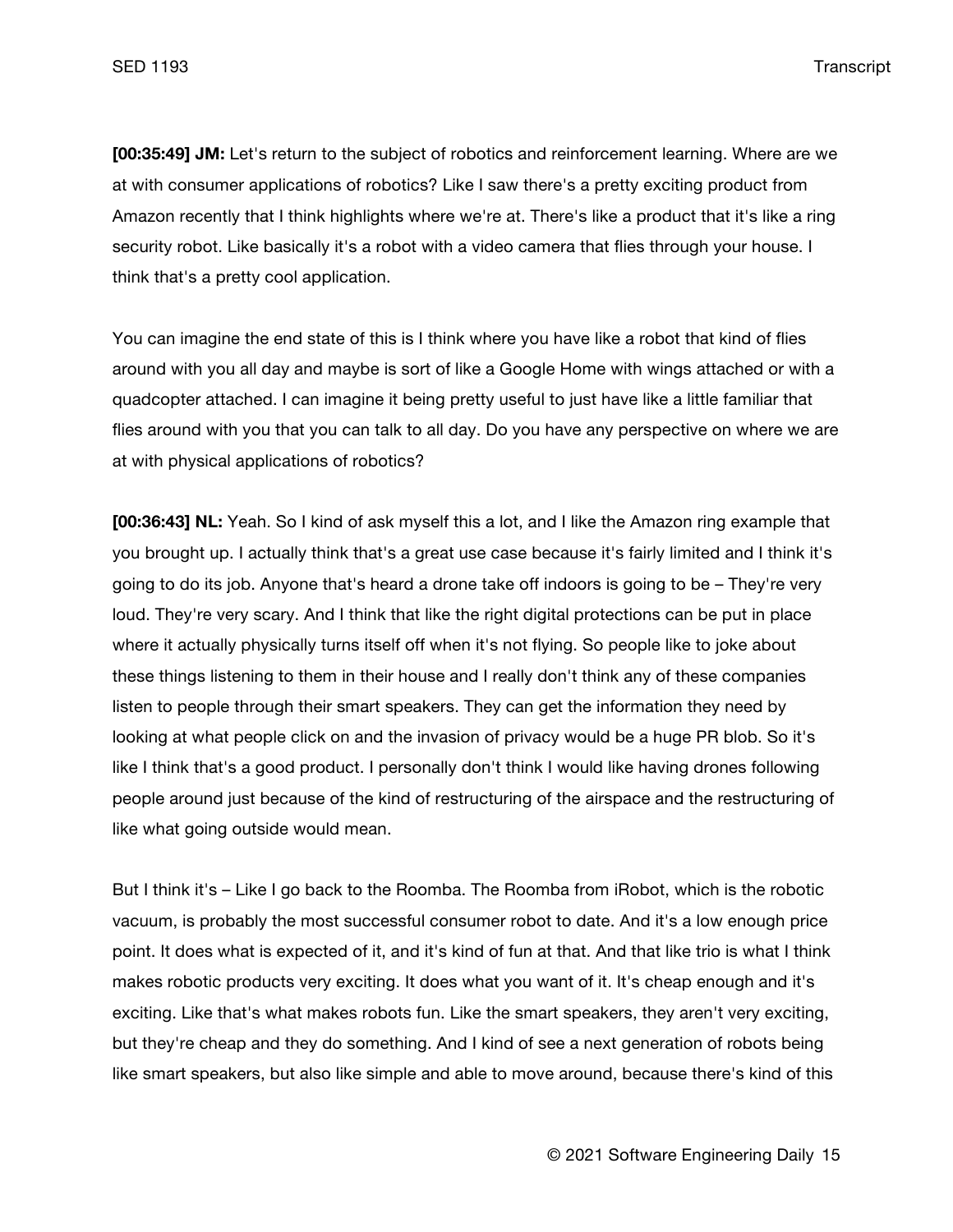like affinity with robots and they're kind of awkward and things like this a lot of times and that makes people like them.

And then there's also the question of like is a nest thermostat that automatically regulates your home environment? Is that a robot? It's like if smart speakers are so close to becoming these little mobile entities, it's like where do we draw the line? And I think it'll be in the continuation of things that have been moving into the home, so the digitizing of the home. Smart speakers is the best example. I think those things are going to take the next step to be mobile before something like a dishwasher unloading robot is possible. It's just there's so many problems that need to be solved to do these physical tasks that are so hard.

**[00:39:06] JM:** Do you know anything about the most acute problems in getting to the next phase of robotics applications at home? Is it just a series of really small and frustrating tactical milestones we need to reach or is there some grand problem?

**[00:39:26] NL:** I think it's – I can phrase the grand problem as there's a lack of a grand problem formulation. So I was listening to this panel of a lot of people I respect and some of which I know talking about the limitations of like reinforcement learning and why hasn't reinforcement learning had the breakthrough of imagenet or have the breakthrough of transformers, which is language processing? It's like why haven't there been these structural step function changes that are used in tons of fields? And it's kind of because the data for every problem is just a little bit different and everyone's kind of progressing these individual problems. And this structural – It's harder to like have a big competitive environment to solve the grand problem, because it may not exist.

So like what is the problem in trying to get a home robot to work? Is we wanted to be able to do a ton of different things robustly and safely where like learning to unload the dishwasher is a problem of getting enough training data. And then we're not going to be able to – Like if I trained a robot and had it pick up plates a ton of times. If I put it on a different dishwasher, it might not be able to do it, which is a problem of generalization. Like we're getting there, and I think imagery, like computer vision is going to help that a lot. But it's like every problem is just a little bit different more than just noise in the data. It's like you might get a different number of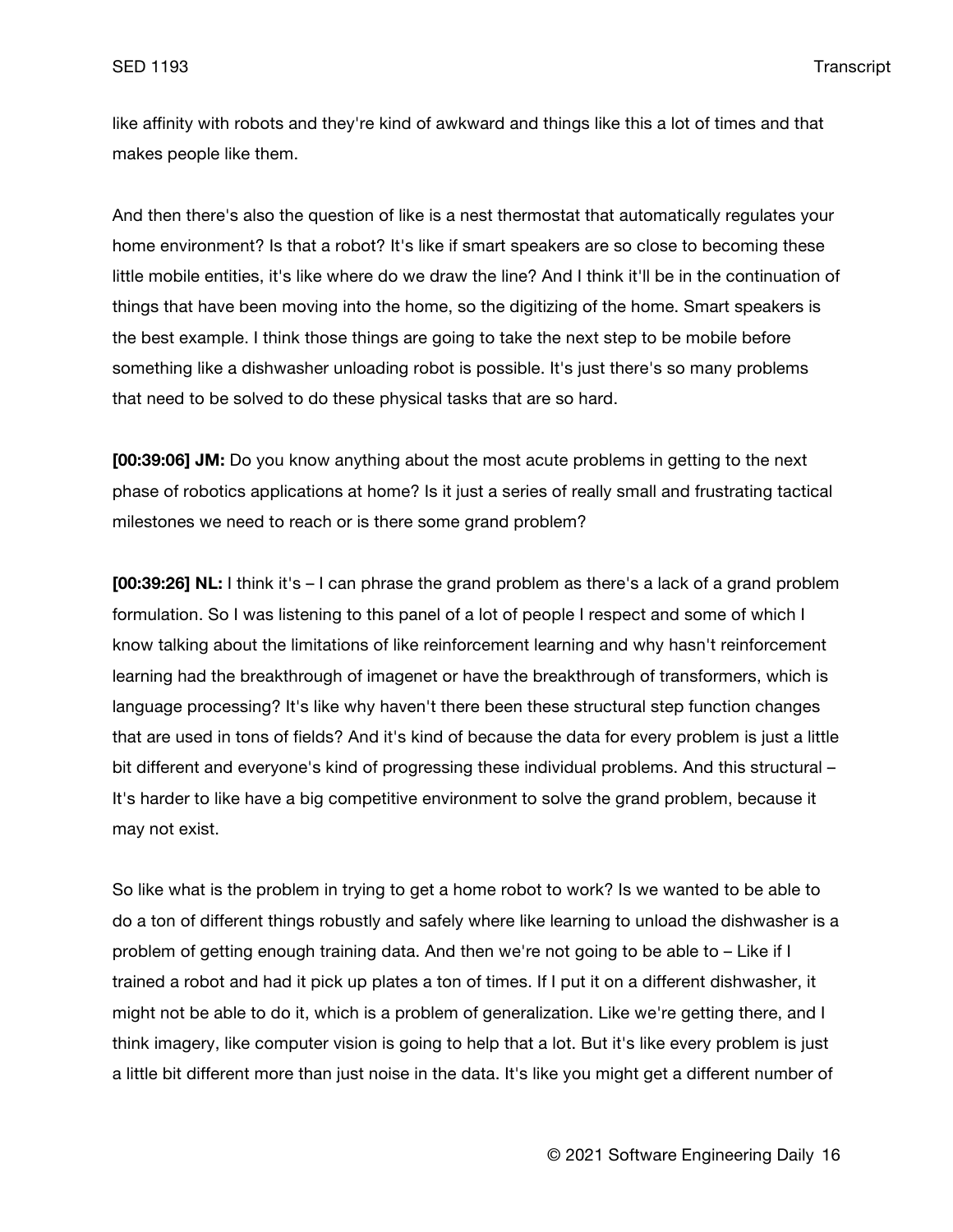sensors or a different number of motor variables as well, which just makes it. So like plugging and playing these different methods is really hard.

**[00:41:03] JM:** Do you know what your work at Google is going to focus on when you get there?

**[00:41:08] NL:** So it's likely to be a continuation of my work on model-based reinforcement learning, but I can also comment on what I'm aware of the robotics team is working on there. So kind of the robotics team at Google DeepMind is definitely one of their smaller teams I didn't necessarily know it existed until somewhat recently. It's led by Martin Reed Miller. And they're very focused on these things of like modular robots, domain transfer, like actually having robots work in the real world. And there's kind of like this gap between deep reinforcement learning, which is kind of going for end-to-end systems to solve all the problems with data versus practical robots where it's like machine learning is probably most useful and just like how do you translate the images into some data that's useful for a controller? Or how do I get my controller performance to be a little bit better? Add a data-driven system to it.

And I don't have a specific detail on it, but like most DeepMind projects, it's very much on like pursuing a vision of what machine learning can do to kind of transform a field that's not necessarily been stuck in its assumptions, but it takes a very big effort and long-term vision to like make these breakthroughs that are transformative. So that that type of thing is something exciting that could go back to the idea of like why don't we have robots in our homes? It's like these big problems need a big scale to actually address them. Just like DeepMind just solved the – Or I'm not an expert in biology. So I can't say solved. But they made huge progress on protein folding through their reinforcement learning structure and know-how that was developed through solving games. And it's kind of this grand vision of like artificial general control intelligence is I think a term that the robotics group does, which is how do we design systems that can learn to solve every task that is thrown at it? So it's general. Able to control multiple robots to solve a bunch of different tasks.

**[00:43:20] JM:** We've had a few shows about frameworks for using reinforcement learning. So you went to Berkeley, right?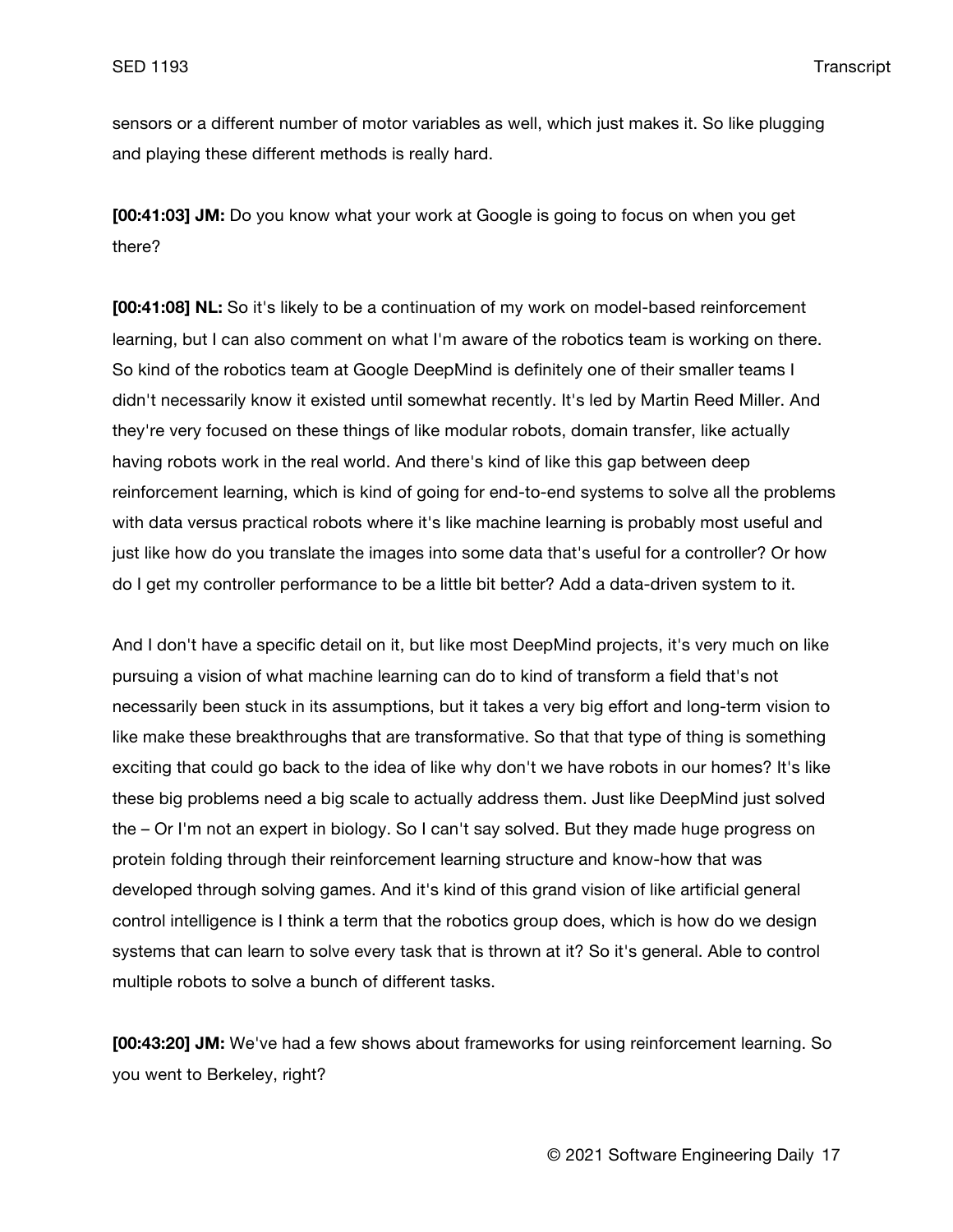## **[00:43:28] NL:** Yeah.

**[00:43:28] JM:** So I'm sure you're familiar with the team working on Ray, right?

**[00:43:34] NL:** Yeah. I haven't used it, but I think there's a lot of like interface for these very polished digital products with some of the like machine learning problems. And it's like Ray is for auto tuning of parameters, right?

**[00:43:48] JM:** Well, Ray is a lower level framework. And then there's RLlib on top of it, that I think is for the parameter training.

**[00:43:57] NL:** Yeah. Specifically, I'm not sure if I've used that one, but there's so many. I mean I have used RLkit, which is from a colleague. I just like started building my own, and it's like Open AI has a library of reinforcement learning algorithms. And there's a lot of different libraries and it seems to be that – I don't know other fields, but reinforcement learning seems very sensitive to like the little details. So there's a famous physics simulator that's called MuJoCo, and it's like if you have version 1.5 versus version 2, you can't reproduce the same results, which is a problem in the field, which is like using a – Or using a parameter tuning, advanced parameter tuning scheduler for like online tuning of an RL problem, which in a paper that's I helped out is under review now. Essentially, it broke the simulator. So eventually tuning the parameters really well broke the reinforcement learning simulator. And that kind of goes back to like the question of the grand problem, is like we need to formulate these things more clearly so that all the libraries can kind of join together on these one problem and like actually compare results.

So like RLlib is one of them and RLkit. There's like Open AI baselines. There's whole other different – There's definitely more that I haven't heard of. So it's like this problem of them being just a little bit different is tricky.

**[00:45:30] JM:** Why is reproducibility so important? Can we just have all the different solutions asymptote towards the same the same result?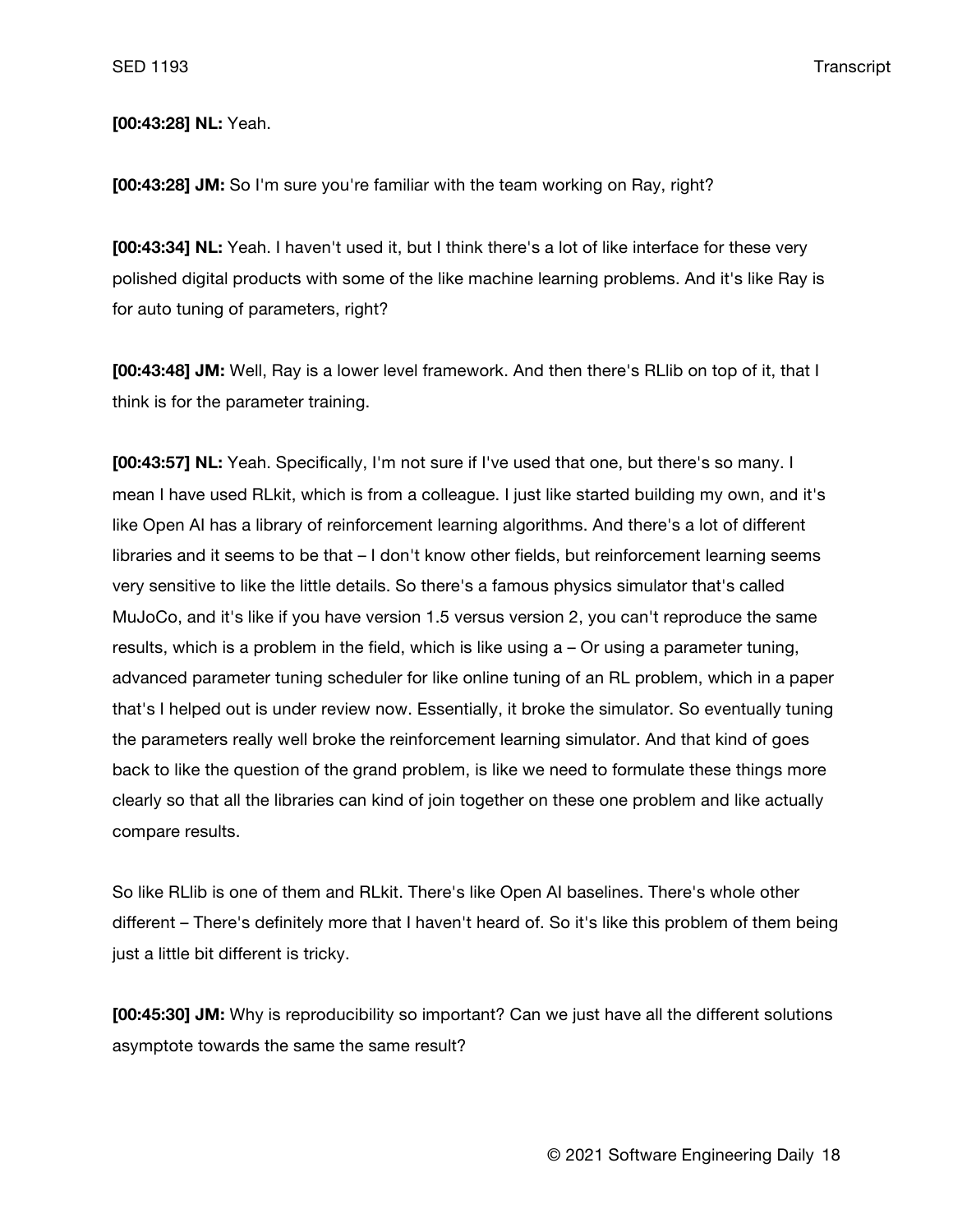**[00:45:39] NL:** Reproducibility is very important as a like scientific verification mechanism. So, essentially, the way that results in reinforced learning are very frequently represented is a performance in reward is the word that's used over time graph. And people like to take the median or they show these error bars. And when we're doing a primary digital task, there's something called the random seed, which you set all of your environments to work in the random seed. So you set PyTorch. You set the simulation environments random seed. You set NumPy's random seed and all these things are used at different points.

And if you don't have access to the code, there's no way to very well verify that they didn't manually set the seeds for the ones that worked the best. And that kind of – And when you couple in this like digital uncertainty, which is just numerically there's a lot of variation across simulated trials along with the fact that people want to use these different codebases. There're too many sources of uncertainty to tease at. So like as a researcher, I've reviewed papers. I've looked at people's code. And normally it's hard enough to even run it at all. And then trying to port it to a different library, I've had experiences porting to a different library where you like can't reach the same performance.

So there's sometimes exploitation of these interactions between environment and your codebase that can be beneficial or harmful, and they're extremely hard to document, which is the idea of reproducibility is documenting what those are. And it's a big challenge in reinforcement learning.

**[00:47:17] JM:** Well, Nathan, as we draw to a close, are there any other topics that you'd like to explore?

**[00:47:24] NL:** I don't know. As it's a software project podcast, I'm kind of interested in the idea of where is reinforcement learning going to interface on more lives? And some of these things with like software optimization and on the digital side I think are where it's going to explode. So this podcast has covered a great number of topics. I'm not referring to my own episode, but like you get a lot of different concepts here. And I think the appeal of reinforcement learning, and I can end with pointing to offline reinforcement learning, is that all of these datasets, if we do our job well as reinforcement learning researchers, is you can come